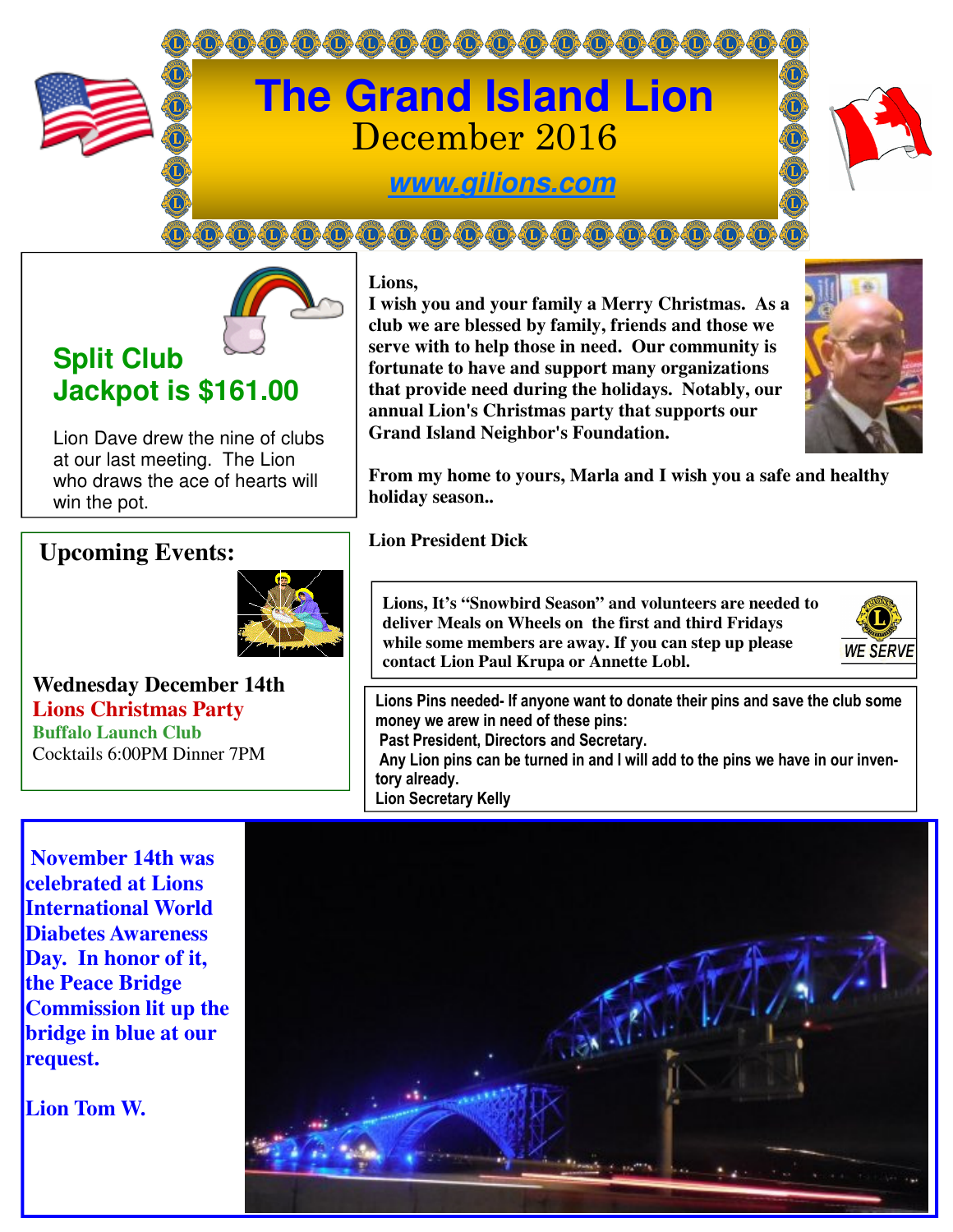**GRAND ISLAND LIONS CHRISTMAS PARTY Hosted by Lion Fred and Tammy Ruocco** 

## DECEMBER 14TH **COCKTAH S 6PM DINNER 7PM**

# FFALO LAUNCH CLUB

# **THEME: YOU ARE ASKED TO DRESS** IN GREEN OR RED



Buffalo has become home to 14, 000 refugees arriving from countries including Syria, Burma, Ethiopia, Sierra Leone, Somalia, Liberia, Yemen among others. The refugees are authorized to work in the United States, have received security clearance by the FBI and State Department and are medically screened by healthcare professionals before arriving in the United States and again upon arrival to Buffalo. Unfortunately, these individuals leave their country with little to no belongings and are relocated to a city or country vastly different from their own.

The International Institute of Buffalo helps with the resettlement of refugees as they arrive in Buffalo teaching them English and providing basic household items. As the Lions Club motto indicates, the members are dedicated to bettering the quality of life for the handicapped, the poor, the sick and the aged. The motto of Lions Clubs International is "WE SERVE". Let's serve to meet the needs of Buffalo's newest residents by donating needed items at this year's Christmas Party. -Lion Fred

## tems Needed:

- Mugs, glasses, plates (gently used) **Diapers Cooking Utensils** Pots/pans Gift cards to Grocery **Stores** Dish soap Broom, dustpan **Trash bags Sponges** Toothpaste
- **Toilet paper** Laundry detergent Deodorant Shampoo **Bar soap** Disposable razors Sanitary napkins Towels and wash cloths Plastic shower liner and **rings** Waste baskets **School supplies**

#### Lions.

**AAAAAAAAAAAAAAAAAA** 

**Please bring to our Christmas** party donations supporting the **GI Neighbors Foundation: They** need non-perishable food items, Top's gift cards or \$\$\$.

Thanks. **IPP Lion Tom Rusert**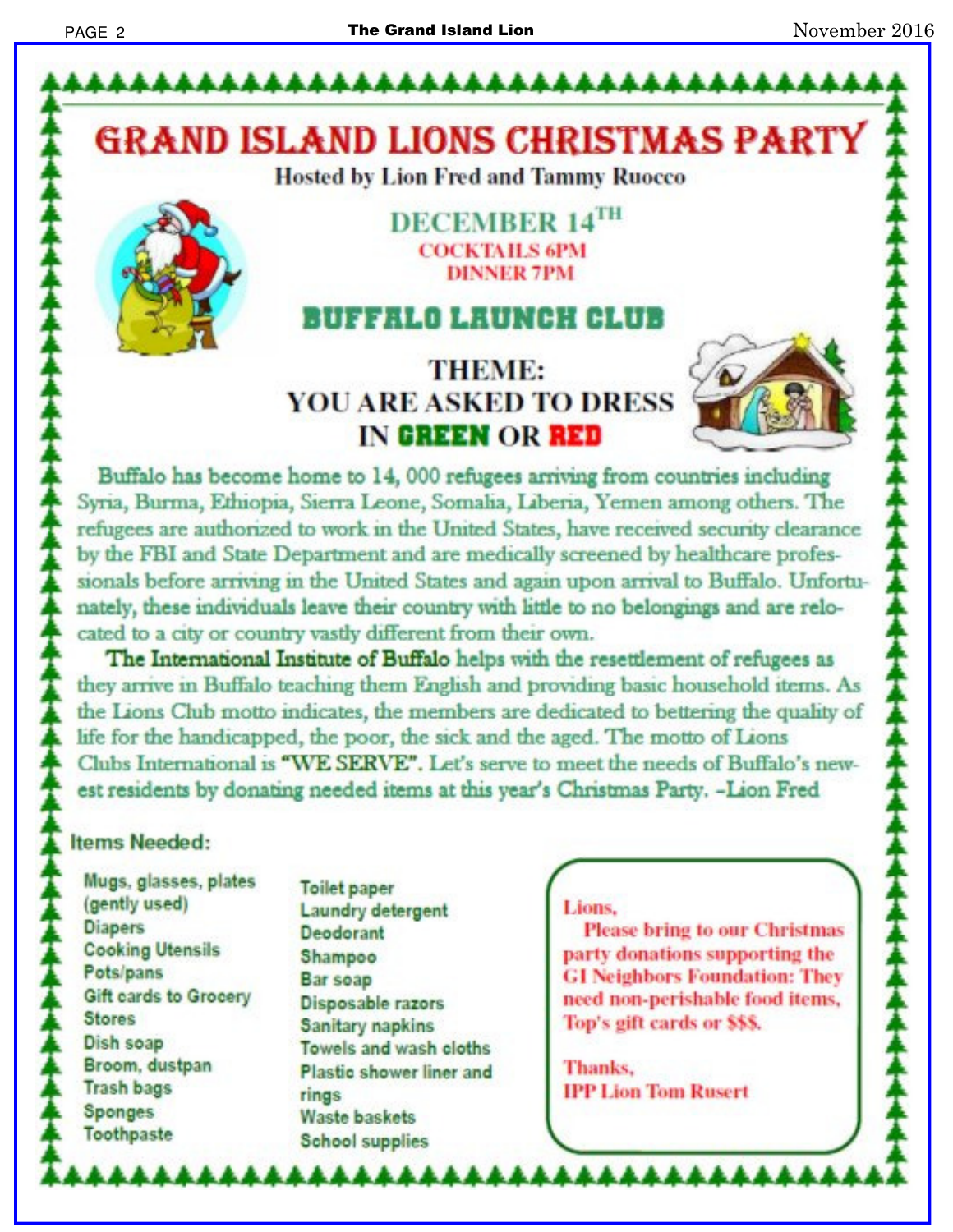PAGE 3



Join

One Island, One Team meets monthly from September to June, at the Grand Island Central School District Professional Development Room at 1100 Ransom Road.<br>Also, there are numerous numerous opportunities to join us at special events or evening meetings<br>throughout the year, and subcommittees that meet at other days and times. We encourage you to find a way to help us make difference! Find out more information on the school<br>district's and Town's websites, and on Facebook.



One Island, One Team ...

.A community coalition reducing underage substance abuse on Grand Island.

. It focuses on both underage individuals and on their families.

. It is composed of representatives from multiple community sectors.

. The coalition engages in primary prevention.

· Intervention strategies are implemented by appropriate outside agencies.





2255 Baseline Road Grand Island, NY 14072

www.gigov.com

facebook https://www.facebook.com/1island

> Contact: Corina Labin -- Facilitator at corina.labin@dfa.state.nv.us **Off**

Cyndy Montana - Secretary at emontana@grand-island.ny.us

> **Our Mission:** To assess, To analyze, To act.



Acceptable Means to Achieve Our Mission:

- A. Conduct primary and secondary assessments B. Engage in analysis of
- findings
- C. Provide education
- D. Advocate action and
- engage community sectors E. Enter into contractual agreements

Our team formed in 2006, when our then newlyappointed High School Principal. Sandra Anzalone. surveyed parents, asking them what they thought the needs of the school were. The answer that came back loud and clear was, "You have a drug problem in the school, and nothing is being done about it". Members of our community came together to address this issue; our Coalition includes members of the Town Board, enforcement, law the Ministerium, health care providers, PTA, Erie County Council for Prevention of Substance Abuse, Prevention Resources Network, Horizon Health Services, school staff and administrators, parents and students, and is open to all who are interested.

**Our Vision:** 

**A** Grand Island

community that reduces

underage substance

abuse.

**A Community Coalition** 

T: 716-773-9600 ext. 658

Corina Labin Director of One Island-One Team a community coalition task group whose goal is to reduce underage substance abuse was the guest speaker at our Lions Club November 9th meeting Corina reviewed the history of the coalition that had been established approximately 10 years ago. The coalition wants to promote education to GI families and kids to help them make better choices. The coalition is entirely run by volunteers, there is no working budget save the occasional mini grant. The coalition is active in community events to develop community awareness. Contact Corina if you would like to help or attend meetings, which are the 3rd Thursday of the month in the Professional Development Room in the High School. Email; clabin@oiot.gmail.com